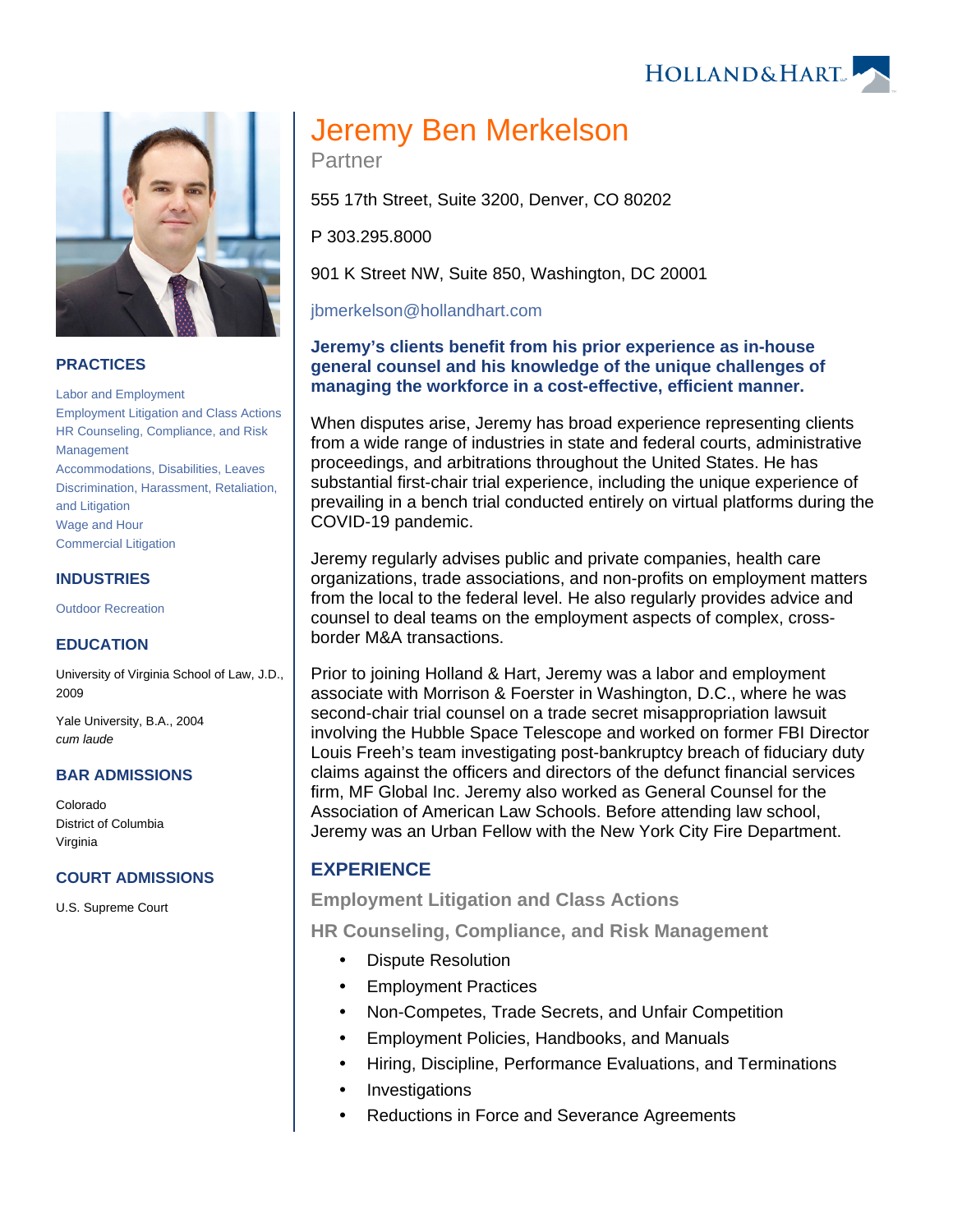

- **Training**
- Workplace Privacy and Data Security
- Accommodations, Disabilities, Leaves

**Discrimination, Harassment, Retaliation, and Litigation**

**Wage and Hour, Equal Pay, Compensation, and Benefits**

• Pay Practices and Independent Contractors

**Commercial Litigation**

- **Trials**
- Appeals
- Business Torts

**M&A Transactions**

# **PUBLICATIONS**

"[The Disappearing Future of Non-Compete Agreements,](https://www.hollandhart.com/41555)" Employers' Lawyers Blog, ERE Recruiting Intelligence, and Holland & Hart News Update, Co-Author, 11/10/2021

"[Discovery in Colorado](https://cle.cobar.org/Books/Product-Info/productcd/ZDICOE21E)," CBA-CLE, Co-Author, 2021 Edition

"Colorado Lawmakers Try to Push Back Against Mandatory Vaccines," HR Hero, 05/26/2021

"[Small Business Coverage Under the Paid Leave Provisions of the](https://www.hollandhart.com/37438)  [FFCRA](https://www.hollandhart.com/37438)," Holland & Hart News Update, 04/17/2020

"[COMPS: Coming Soon to a Workplace Near You,](https://www.employerslawyersblog.com/2020/03/comps-coming-soon-to-a-workplace-near-you.html)" Employers' Lawyers Blog, 03/13/2020

"[Expansive New Overtime and Minimum Pay Requirements Coming for](https://www.hollandhart.com/36884)  [Most Colorado Employers](https://www.hollandhart.com/36884)," Holland & Hart News Update, Employers' Lawyers Blog, Co-Author, 12/04/2019

"Colorado Employers Can Forgo Paying Out Unused Vacation Upon Termination," Colorado Employment Law Letter, August 2019

"Interrogatories," Discovery in Colorado, CLE in Colo., Inc., Co-Author, 2018 Ed.

"[What Do Your Executives Have In Common With Seven-Figure Income](https://www.hollandhart.com/34723)  [College Coaches? ,](https://www.hollandhart.com/34723)" Holland & Hart News Update, Co-Author, 08/07/2018

"[Dodd-Frank Whistleblower Protection Extends Only to Employees Who](https://www.hollandhart.com/34050)  [Report to SEC,](https://www.hollandhart.com/34050)" Holland & Hart News Update, Co-Author, 02/21/2018

"[Supreme Court Denies Review of FLSA Joint-Employer Test](http://www.employerslawyersblog.com/2018/01/supreme-court-denies-review-of-flsa-joint-employer-test.html)," Employers' Lawyers Blog, January 25, 2018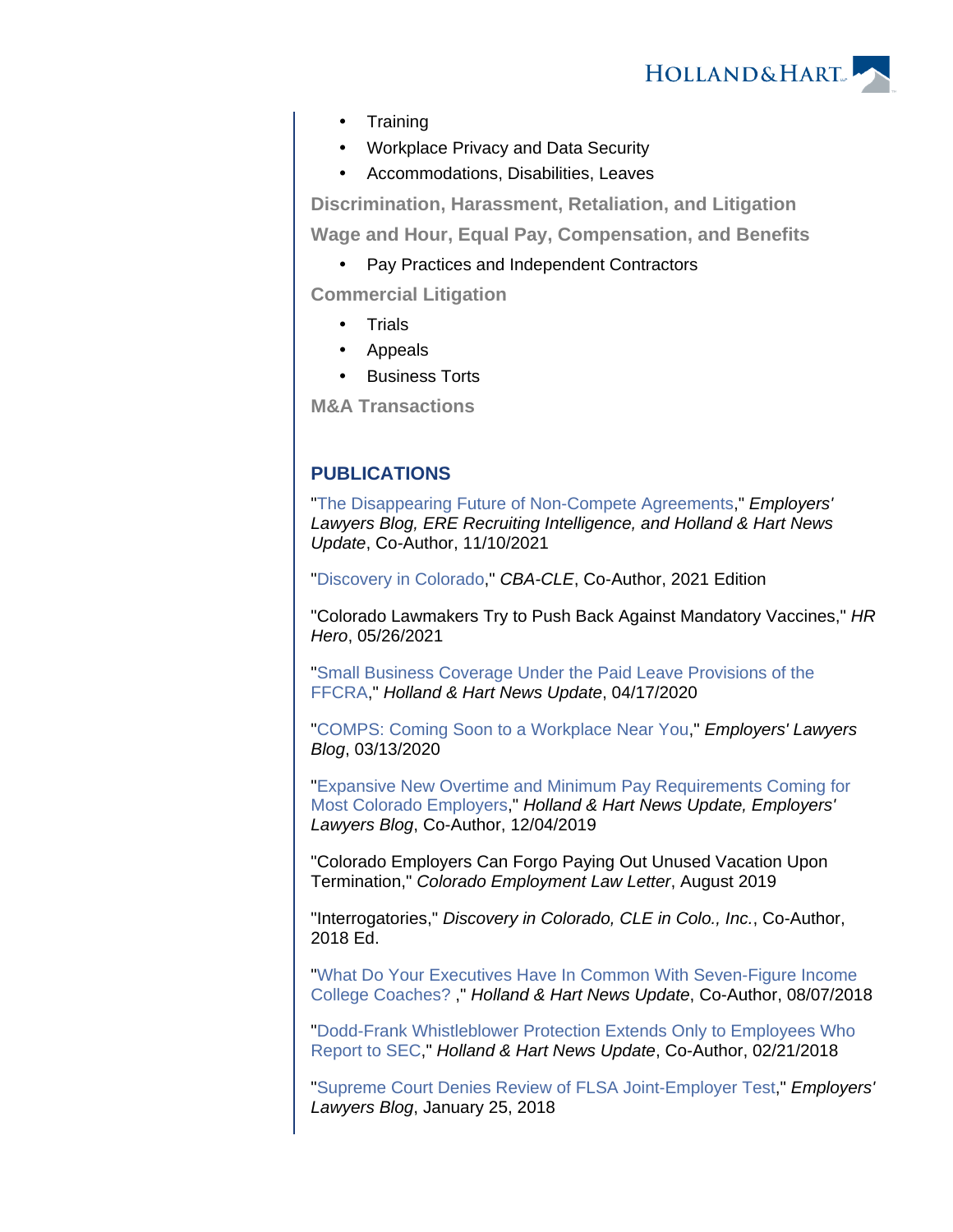

"Bowling Alone: Obama's Labor and Employment Regulatory Agenda in the New Republican Congress," 28 MoFo Employment Law Commentary 12, December 2014

"Recent Developments in Sarbanes-Oxley and Dodd-Frank Whistleblower Retaliation Litigation," Co-Author, D.C. Bar, July 15, 2014

"FINRA Board of Governors Invalidates Class Action Waivers in Customer Account Agreements," Co-Author, Mondaq, April 28, 2014

"The CFTC Charges Civil Perjury, Even After the Witness Comes Clean," Co-Author, The BD/IA Regulator, September 23, 2013

"Full Speed Ahead: Employment and Labor Initiatives During the President's Second Term," 24 MoFo Employment Law Commentary 12, December 2012

"You're Out of Order: Jurors, Social Media and Legal Ethics," 2 Socially Aware 5, October 2011

## **SPEAKING ENGAGEMENTS**

"[Roundtable with ACC Colorado: Lessons Learned on Complying with](https://www.youtube.com/watch?v=OOJWNqo9mQU)  [New Colorado Employment Law,](https://www.youtube.com/watch?v=OOJWNqo9mQU)" Colorado Employment Law Webinar Series with Holland & Hart and ACC Colorado, 03/18/2021

"[Data Protection in the New Normal | COVID-19 and the Workplace:](https://www.youtube.com/watch?v=ttQ3rqDBQs4&feature=youtu.be)  [Where Are We Now and Where Are We Going?](https://www.youtube.com/watch?v=ttQ3rqDBQs4&feature=youtu.be)," Holland & Hart Webinar, November 10, 2020

"Criminal Background Checks - Beyond the Box," SHRM EvolveHR Summit, August 6, 2020

"Whistleblower Retaliation," 2019 Holland & Hart Colorado Employment Law Update, September 18, 2019

"Sexual Harassment and Discrimination: #MeToo and More," 2018 Holland & Hart Employment Law Update, September 13, 2018

"Sexual Harassment in the Workplace in the Era of #MeToo," Association of Corporate Counsel, February 13, 2018

"Ethics in Technology Management: Trade Secrets," Guest Lecturer, Georgetown University School of Continuing Education, July 14, 2017

"Advice for Startups: Employment Contract Pitfalls and How to Avoid Them," 1776 D.C., June 27, 2013

"Employment Traps for the Unwary: Social Media, Trade Secrets Issues, and Legal Ethics ," Morrison & Foerster, October 17, 2012

"Managing the Social Workforce: Addressing the Challenges of Employee Social Media Use ," Morrison & Foerster, November 9, 2011